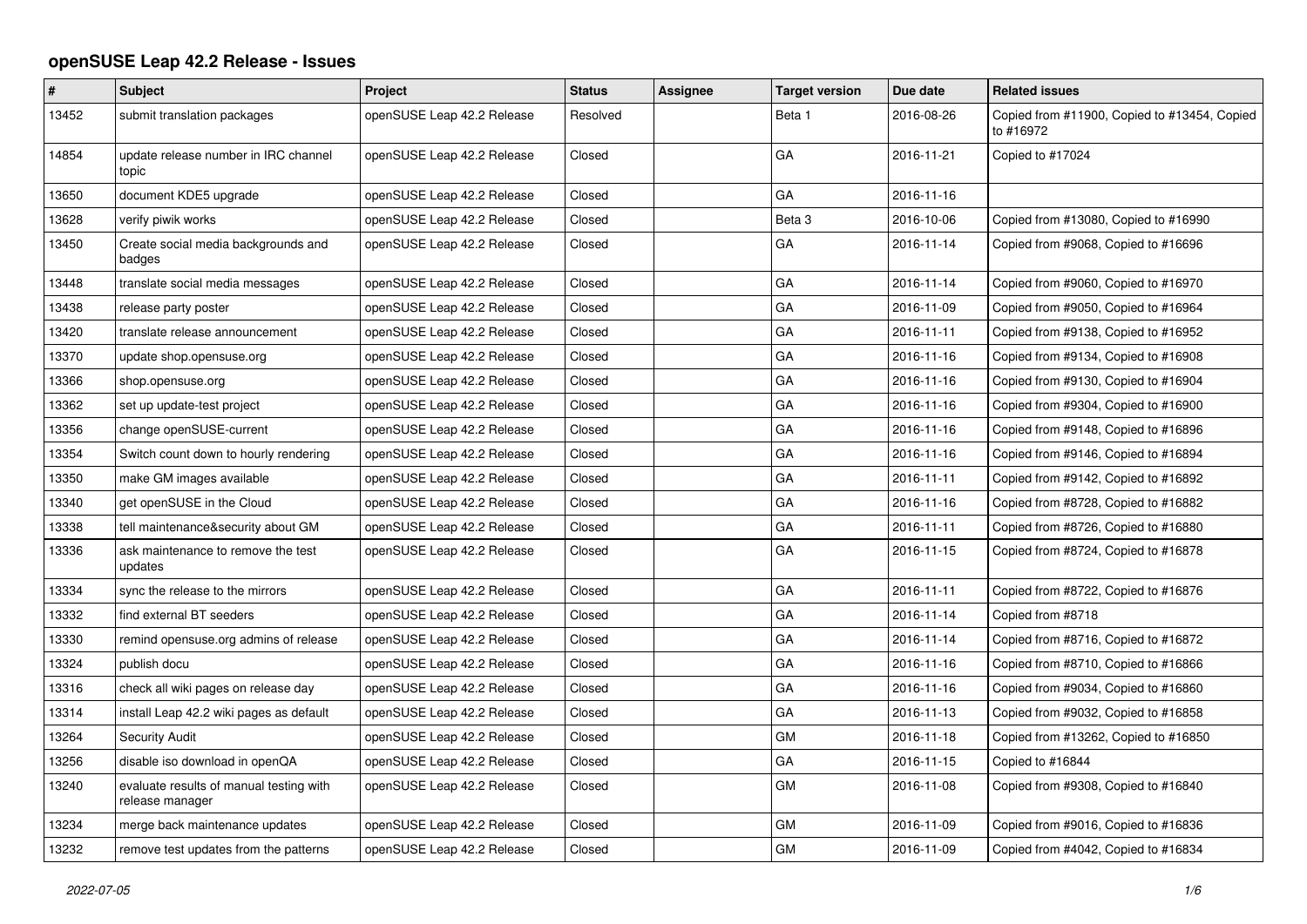| $\vert$ # | Subject                                                       | Project                    | <b>Status</b> | Assignee    | <b>Target version</b> | Due date   | <b>Related issues</b>                                     |
|-----------|---------------------------------------------------------------|----------------------------|---------------|-------------|-----------------------|------------|-----------------------------------------------------------|
| 13190     | translate plasma-pk-updates                                   | openSUSE Leap 42.2 Release | Closed        |             | Beta 2                | 2016-09-15 | Copied to #16828                                          |
| 13100     | Send Gold Master announcement for<br>developers               | openSUSE Leap 42.2 Release | Closed        |             | GM                    | 2016-11-11 | Copied from #4088, Copied to #16822                       |
| 13098     | check manual was generated for OSP                            | openSUSE Leap 42.2 Release | Closed        |             | <b>GM</b>             | 2016-11-11 | Copied from #4084, Copied to #16820                       |
| 13096     | announce GM deadline internally                               | openSUSE Leap 42.2 Release | Closed        |             | GM                    | 2016-11-04 | Copied from #4016, Copied to #16818                       |
| 12794     | fix upgrade instructions for /var/cache                       | openSUSE Leap 42.2 Release | Closed        |             | GA                    | 2016-10-15 |                                                           |
| 12792     | update roadmap                                                | openSUSE Leap 42.2 Release | Closed        |             | GA                    | 2016-11-16 | Copied from #12790, Copied to #16802                      |
| 12790     | update roadmap                                                | openSUSE Leap 42.2 Release | Closed        |             | RC <sub>2</sub>       | 2016-11-02 | Copied from #12788, Copied to #12792                      |
| 12788     | update roadmap                                                | openSUSE Leap 42.2 Release | Closed        |             | RC <sub>1</sub>       | 2016-10-18 | Copied from #12786, Copied to #12790                      |
| 12364     | verify betaversion in product files                           | openSUSE Leap 42.2 Release | Closed        |             | Beta 2                | 2016-09-23 | Copied from #12362, Copied to #12366, Copied<br>to #13622 |
| 12208     | stop rebuildpacs                                              | openSUSE Leap 42.2 Release | Closed        |             | Alpha <sub>2</sub>    | 2016-07-18 | Copied from #12090                                        |
| 12088     | enable iso syncing to openQA                                  | openSUSE Leap 42.2 Release | Closed        |             | Alpha 1               | 2016-05-18 | Blocked by #12040, Copied to #14916                       |
| 11982     | copy :NonFree project                                         | openSUSE Leap 42.2 Release | Closed        |             | Alpha 1               | 2016-05-18 |                                                           |
| 11980     | update all packages that hardcode the<br>distribution version | openSUSE Leap 42.2 Release | Closed        |             | Alpha 1               | 2016-05-18 | Copied to #14918                                          |
| 11904     | auto generate DVD content                                     | openSUSE Leap 42.2 Release | Closed        |             | Alpha 1               | 2016-05-13 |                                                           |
| 11898     | make sure nvidia packager is available for<br><b>GA</b>       | openSUSE Leap 42.2 Release | Closed        |             | RC <sub>1</sub>       | 2016-10-06 | Copied from #9110, Copied to #16780                       |
| 11896     | merge back maintenance updates                                | openSUSE Leap 42.2 Release | Closed        |             | RC <sub>1</sub>       | 2016-10-14 | Copied from #9014, Copied to #16778                       |
| 11894     | make sure test updates are in the patterns                    | openSUSE Leap 42.2 Release | Closed        |             | RC <sub>1</sub>       | 2016-09-29 | Copied from #9012, Copied to #16776                       |
| 11888     | ask community to add repo xml                                 | openSUSE Leap 42.2 Release | Closed        |             | RC <sub>1</sub>       | 2016-10-14 | Copied from #9002, Copied to #16770                       |
| 11876     | sync releaes notes to correct directory                       | openSUSE Leap 42.2 Release | Closed        |             | Beta 1                |            | Copied from #9174, Copied to #16758                       |
| 11874     | Create release counter                                        | openSUSE Leap 42.2 Release | Closed        |             | Beta 2                | 2016-09-21 | Copied from #9066, Copied to #16756                       |
| 11870     | EULA review/update                                            | openSUSE Leap 42.2 Release | Closed        |             | RC <sub>1</sub>       | 2016-10-13 | Copied from #8994, Copied to #16752                       |
| 11864     | release maintenance test updates                              | openSUSE Leap 42.2 Release | Closed        |             | Alpha 1               | 2016-05-20 | Blocked by #11862, Copied from #8946, Copied<br>to #15728 |
| 11862     | create update channel                                         | openSUSE Leap 42.2 Release | Closed        |             | Alpha 1               | 2016-05-20 | Blocks #11864, Copied from #8944, Copied to<br>#15726     |
| 11848     | enable sle12sp2 syncing to OBS                                | openSUSE Leap 42.2 Release | Closed        |             | Alpha 1               | 2016-05-13 | Copied to #16744                                          |
| 11892     | osp addon dvd                                                 | openSUSE Leap 42.2 Release | Rejected      |             | RC <sub>1</sub>       | 2016-10-31 | Copied from #9010, Copied to #16774                       |
| 11786     | set end of life attribute in product file                     | openSUSE Leap 42.2 Release | Rejected      |             | GM                    |            | Copied to #16742                                          |
| 14710     | update web site with new languages                            | openSUSE Leap 42.2 Release | Resolved      | AdaLovelace | GA                    | 2016-11-16 | Copied to #17020                                          |
| 13548     | update OpenSUSE Localization Teams                            | openSUSE Leap 42.2 Release | Resolved      | AdaLovelace | Beta 3                | 2016-10-02 | Copied to #16982                                          |
| 13546     | update openSUSE:Localization guide                            | openSUSE Leap 42.2 Release | Resolved      | AdaLovelace | Beta 3                | 2016-10-02 | Copied to #16980                                          |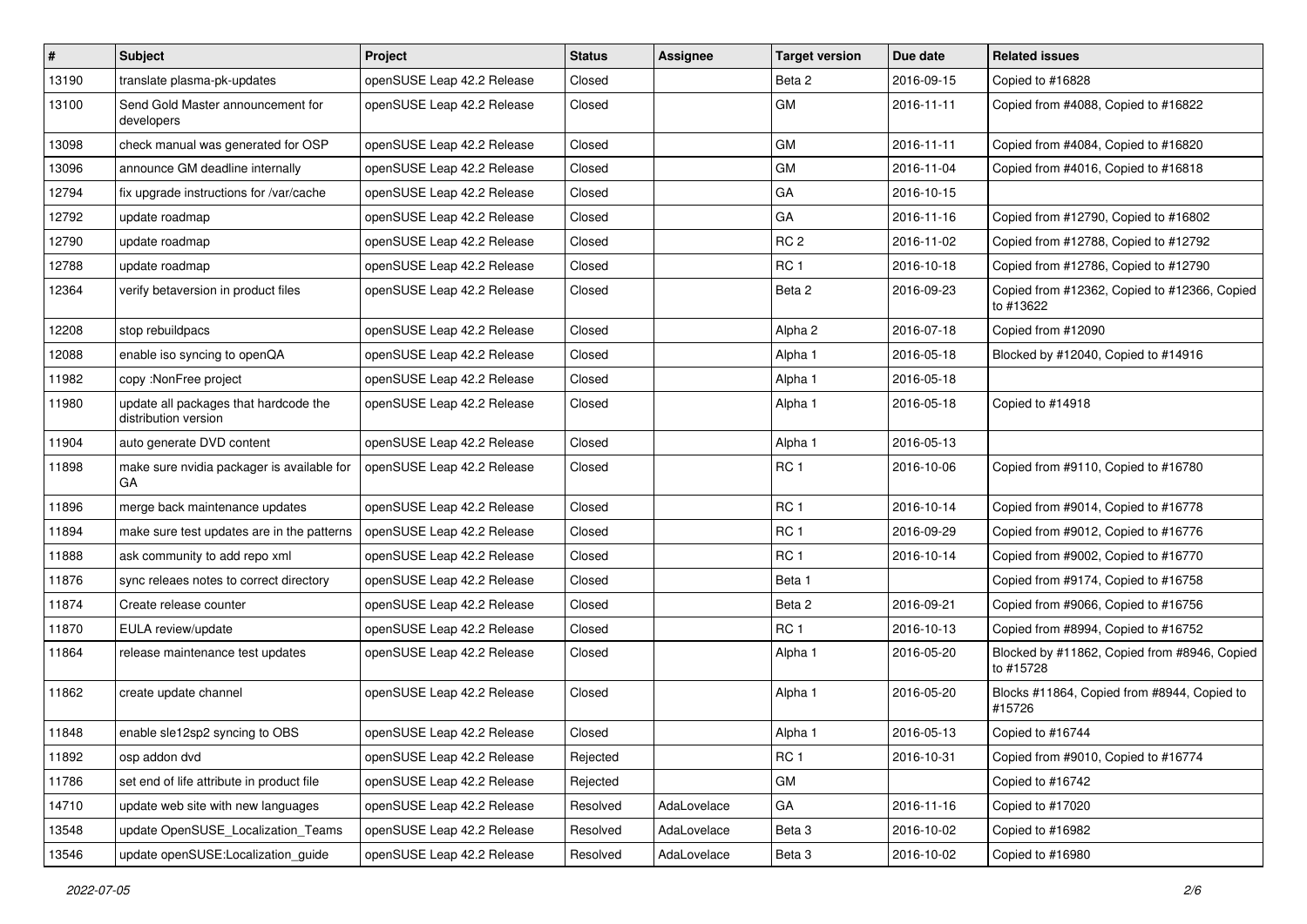| $\vert$ # | <b>Subject</b>                                                                          | Project                    | <b>Status</b> | Assignee            | <b>Target version</b> | Due date   | <b>Related issues</b>                                                       |
|-----------|-----------------------------------------------------------------------------------------|----------------------------|---------------|---------------------|-----------------------|------------|-----------------------------------------------------------------------------|
| 13434     | Update release party wiki pages                                                         | openSUSE Leap 42.2 Release | Resolved      | AdaLovelace         | GA                    | 2016-11-09 | Copied from #9046, Copied to #16960                                         |
| 13320     | fix upgrade instructions in wiki                                                        | openSUSE Leap 42.2 Release | Resolved      | AdaLovelace         | GA                    | 2016-11-13 | Copied from #9038, Copied to #16864                                         |
| 13318     | create basic wiki structure for new release                                             | openSUSE Leap 42.2 Release | Resolved      | AdaLovelace         | GA                    | 2016-10-20 | Copied from #9036, Copied to #16862                                         |
| 13310     | move previous release to archive                                                        | openSUSE Leap 42.2 Release | Resolved      | AdaLovelace         | GA                    | 2016-11-13 | Copied from #9028, Copied to #16854                                         |
| 13308     | update opensuse wiki                                                                    | openSUSE Leap 42.2 Release | Resolved      | AdaLovelace         | GA                    | 2016-11-17 | Copied from #9026, Copied to #16852                                         |
| 13312     | update wiki pages                                                                       | openSUSE Leap 42.2 Release | Closed        | AdaLovelace         | GA                    | 2016-11-17 | Copied from #9030, Copied to #16856                                         |
| 13238     | call to update release notes                                                            | openSUSE Leap 42.2 Release | Closed        | AdaLovelace         | <b>GM</b>             | 2016-11-08 | Copied from #9292, Copied to #16838                                         |
| 11878     | call for translation                                                                    | openSUSE Leap 42.2 Release | Closed        | AdaLovelace         | Beta 2                | 2016-09-21 | Copied from #8708, Copied to #16760                                         |
| 11866     | add 42.2 to OBS distributions                                                           | openSUSE Leap 42.2 Release | Closed        | adrianSuSE          | Beta 1                | 2016-08-31 | Copied from #8948, Copied to #16748                                         |
| 13624     | prepare software.opensuse.org                                                           | openSUSE Leap 42.2 Release | Closed        | ancorgs             | Beta <sub>3</sub>     | 2016-10-05 | Copied from #12422, Copied to #16986                                        |
| 13422     | software.opensuse.org                                                                   | openSUSE Leap 42.2 Release | Closed        | ancorgs             | GA                    | 2016-11-16 | Copied from #8764, Copied to #16954                                         |
| 12426     | prepare software.opensuse.org                                                           | openSUSE Leap 42.2 Release | Closed        | ancorgs             | RC <sub>2</sub>       | 2016-11-02 | Copied from #12418, Copied to #16798                                        |
| 12422     | prepare software.opensuse.org                                                           | openSUSE Leap 42.2 Release | Closed        | ancorgs             | Beta 2                | 2016-09-22 | Copied from #12418, Copied to #13624                                        |
| 12420     | prepare software.opensuse.org                                                           | openSUSE Leap 42.2 Release | Closed        | ancorgs             | Beta 1                | 2016-08-30 | Copied from #12418                                                          |
| 12418     | prepare software.opensuse.org                                                           | openSUSE Leap 42.2 Release | Closed        | ancorgs             | Alpha 3               | 2016-07-19 | Copied from #12416, Copied to #12420, Copied<br>to #12422, Copied to #12426 |
| 12416     | prepare software.opensuse.org                                                           | openSUSE Leap 42.2 Release | Closed        | ancorgs             | Alpha 2               | 2016-06-21 | Copied from #8998, Copied to #12418, Copied<br>to #16796                    |
| 11886     | prepare software.opensuse.org                                                           | openSUSE Leap 42.2 Release | Closed        | ancorgs             | RC <sub>1</sub>       | 2016-10-18 | Copied from #8998, Copied to #16768                                         |
| 14556     | enable OBS: Maintained attribute in<br>:Update project                                  | openSUSE Leap 42.2 Release | Resolved      | AndreasStieger      | RC 2                  | 2016-11-02 | Copied to #17012                                                            |
| 13360     | adjust knapsack for GM                                                                  | openSUSE Leap 42.2 Release | Closed        | aplanas             | GA                    | 2016-11-11 | Copied from #9152, Copied to #16898                                         |
| 14870     | Update Maintenance Documentation                                                        | openSUSE Leap 42.2 Release | Resolved      | <b>BenniBrunner</b> | Postprocessing        | 2016-11-30 | Copied to #16682                                                            |
| 13372     | update wiki                                                                             | openSUSE Leap 42.2 Release | Resolved      | bmwiedemann         | GA                    | 2016-11-16 | Copied from #9136, Copied to #16910                                         |
| 13368     | request new box image and link                                                          | openSUSE Leap 42.2 Release | Resolved      | bmwiedemann         | GА                    | 2016-11-16 | Copied from #9132, Copied to #16906                                         |
| 13880     | enable openQA maintenance testing                                                       | openSUSE Leap 42.2 Release | Resolved      | coolo               | Beta 3                | 2016-10-07 | Copied to #16996                                                            |
| 13444     | Make sure we have the right people<br>prepared to send out the social media<br>messages | openSUSE Leap 42.2 Release | Resolved      | ddemaio             | GA                    | 2016-11-14 | Copied from #9056, Copied to #16968                                         |
| 13440     | Social media marketing                                                                  | openSUSE Leap 42.2 Release | Resolved      | ddemaio             | GA                    | 2016-11-14 | Copied from #9052, Copied to #16694                                         |
| 13432     | Write release party invitation article                                                  | openSUSE Leap 42.2 Release | Resolved      | ddemaio             | GA                    | 2016-11-09 | Copied from #9044, Copied to #16958                                         |
| 13430     | <b>Release Parties</b>                                                                  | openSUSE Leap 42.2 Release | Resolved      | ddemaio             | GA                    | 2016-11-09 | Copied from #9042, Copied to #16956                                         |
| 13414     | Get technical review                                                                    | openSUSE Leap 42.2 Release | Resolved      | ddemaio             | GA                    | 2016-11-09 | Copied from #9104, Copied to #16946                                         |
| 13412     | Get features page finished                                                              | openSUSE Leap 42.2 Release | Resolved      | ddemaio             | GA                    | 2016-11-09 | Copied from #9102, Copied to #16944                                         |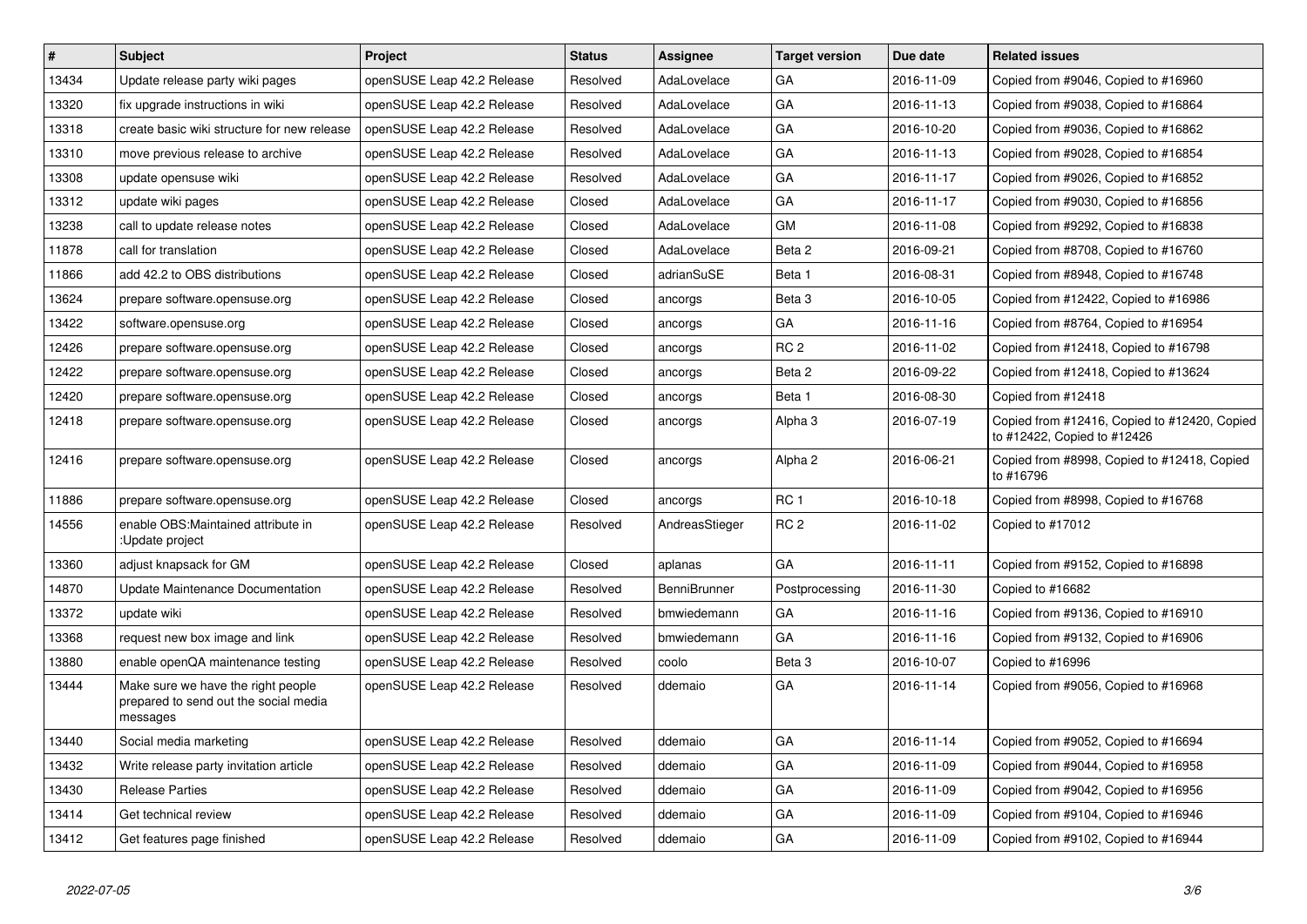| $\vert$ # | <b>Subject</b>                                                           | Project                    | <b>Status</b> | Assignee | <b>Target version</b> | Due date   | <b>Related issues</b>                                                                         |
|-----------|--------------------------------------------------------------------------|----------------------------|---------------|----------|-----------------------|------------|-----------------------------------------------------------------------------------------------|
| 13410     | Move Major Features to feature guide<br>page                             | openSUSE Leap 42.2 Release | Resolved      | ddemaio  | GА                    | 2016-11-09 | Copied from #9100, Copied to #16942                                                           |
| 13408     | Write the Feature Guide                                                  | openSUSE Leap 42.2 Release | Resolved      | ddemaio  | GA                    | 2016-11-09 | Copied from #9098, Copied to #16940                                                           |
| 13406     | send press kit                                                           | openSUSE Leap 42.2 Release | Resolved      | ddemaio  | GА                    | 2016-11-11 | Copied from #9096, Copied to #16938                                                           |
| 13404     | Assemble press kit.                                                      | openSUSE Leap 42.2 Release | Resolved      | ddemaio  | GA                    | 2016-11-09 | Copied from #9094, Copied to #16936                                                           |
| 13402     | Write 'reviewers guide', the mail for the<br>press                       | openSUSE Leap 42.2 Release | Resolved      | ddemaio  | GA                    | 2016-11-07 | Copied from #9092, Copied to #16934                                                           |
| 13400     | Create list of people who can be<br>interviewed                          | openSUSE Leap 42.2 Release | Resolved      | ddemaio  | GA                    | 2016-11-16 | Copied from #9090, Copied to #16932                                                           |
| 13398     | Create a Press Kit and send it to the press                              | openSUSE Leap 42.2 Release | Resolved      | ddemaio  | GA                    | 2016-11-16 | Copied from #9088, Copied to #16930                                                           |
| 13396     | Get quotes from important people                                         | openSUSE Leap 42.2 Release | Resolved      | ddemaio  | GA                    | 2016-11-07 | Copied from #9086, Copied to #16928                                                           |
| 13392     | Get feedback on the draft press announce                                 | openSUSE Leap 42.2 Release | Resolved      | ddemaio  | GA                    | 2016-11-04 | Copied from #9082, Copied to #16924                                                           |
| 13390     | Create a draft press announcement                                        | openSUSE Leap 42.2 Release | Resolved      | ddemaio  | GA                    | 2016-11-04 | Copied from #9080, Copied to #16922                                                           |
| 13388     | Write Press Announcement                                                 | openSUSE Leap 42.2 Release | Resolved      | ddemaio  | GA                    | 2016-11-09 | Copied from #9078, Copied to #16920                                                           |
| 13386     | Write community announcement for<br>news.o.o                             | openSUSE Leap 42.2 Release | Resolved      | ddemaio  | GA                    | 2016-11-09 | Copied from #9076, Copied to #16918                                                           |
| 13384     | Get screenshots taken                                                    | openSUSE Leap 42.2 Release | Resolved      | ddemaio  | GA                    | 2016-11-09 | Copied from #9074, Copied to #16916                                                           |
| 13348     | install google alerts                                                    | openSUSE Leap 42.2 Release | Resolved      | ddemaio  | GA                    | 2016-11-16 | Copied from #9140, Copied to #16890                                                           |
| 13328     | marketing brainstorm session                                             | openSUSE Leap 42.2 Release | Resolved      | ddemaio  | GA                    | 2016-10-26 | Copied from #8714, Copied to #16870                                                           |
| 13326     | communicate GM issues to marketing                                       | openSUSE Leap 42.2 Release | Resolved      | ddemaio  | GA                    | 2016-11-16 | Copied from #8712, Copied to #16868                                                           |
| 13084     | verify piwik works                                                       | openSUSE Leap 42.2 Release | Resolved      | ddemaio  | GA                    | 2016-11-16 | Copied from #13078, Copied to #16814                                                          |
| 13078     | verify piwik works                                                       | openSUSE Leap 42.2 Release | Resolved      | ddemaio  | Beta 1                | 2016-08-31 | Copied from #11884, Copied to #13080, Copied<br>to #13082, Copied to #13084, Copied to #16808 |
| 11884     | verify piwik works                                                       | openSUSE Leap 42.2 Release | Resolved      | ddemaio  | <b>RC1</b>            | 2016-10-18 | Copied from #8996, Copied to #13078                                                           |
| 11872     | update slide show                                                        | openSUSE Leap 42.2 Release | Resolved      | ddemaio  | Beta 1                | 2016-08-24 | Copied from #9000, Copied to #16754                                                           |
| 13224     | Publish announcement of Beta 1                                           | openSUSE Leap 42.2 Release | Closed        | ddemaio  | Beta 1                | 2016-08-31 | Copied from #3440, Copied to #16830                                                           |
| 13082     | verify piwik works                                                       | openSUSE Leap 42.2 Release | Closed        | ddemaio  | RC <sub>2</sub>       | 2016-11-02 | Copied from #13078, Copied to #16812                                                          |
| 13080     | verify piwik works                                                       | openSUSE Leap 42.2 Release | Closed        | ddemaio  | Beta 2                | 2016-09-21 | Copied from #13078, Copied to #13628, Copied<br>to #16810                                     |
| 13076     | Call for testing - BetaPizza Parties                                     | openSUSE Leap 42.2 Release | Closed        | ddemaio  | Beta 1                | 2016-08-31 | Copied from #3438, Copied to #16806                                                           |
| 13436     | Create event pages on Facebook,<br>Google+                               | openSUSE Leap 42.2 Release | Rejected      | ddemaio  | GА                    | 2016-11-09 | Copied from #9048, Copied to #16962                                                           |
| 13418     | Gather info from major pieces of our<br>release onto Major features page | openSUSE Leap 42.2 Release | Rejected      | ddemaio  | GA                    | 2016-11-09 | Copied from #9108, Copied to #16950                                                           |
| 13416     | Add features from distrowatch                                            | openSUSE Leap 42.2 Release | Rejected      | ddemaio  | GA                    | 2016-11-09 | Copied from #9106, Copied to #16948                                                           |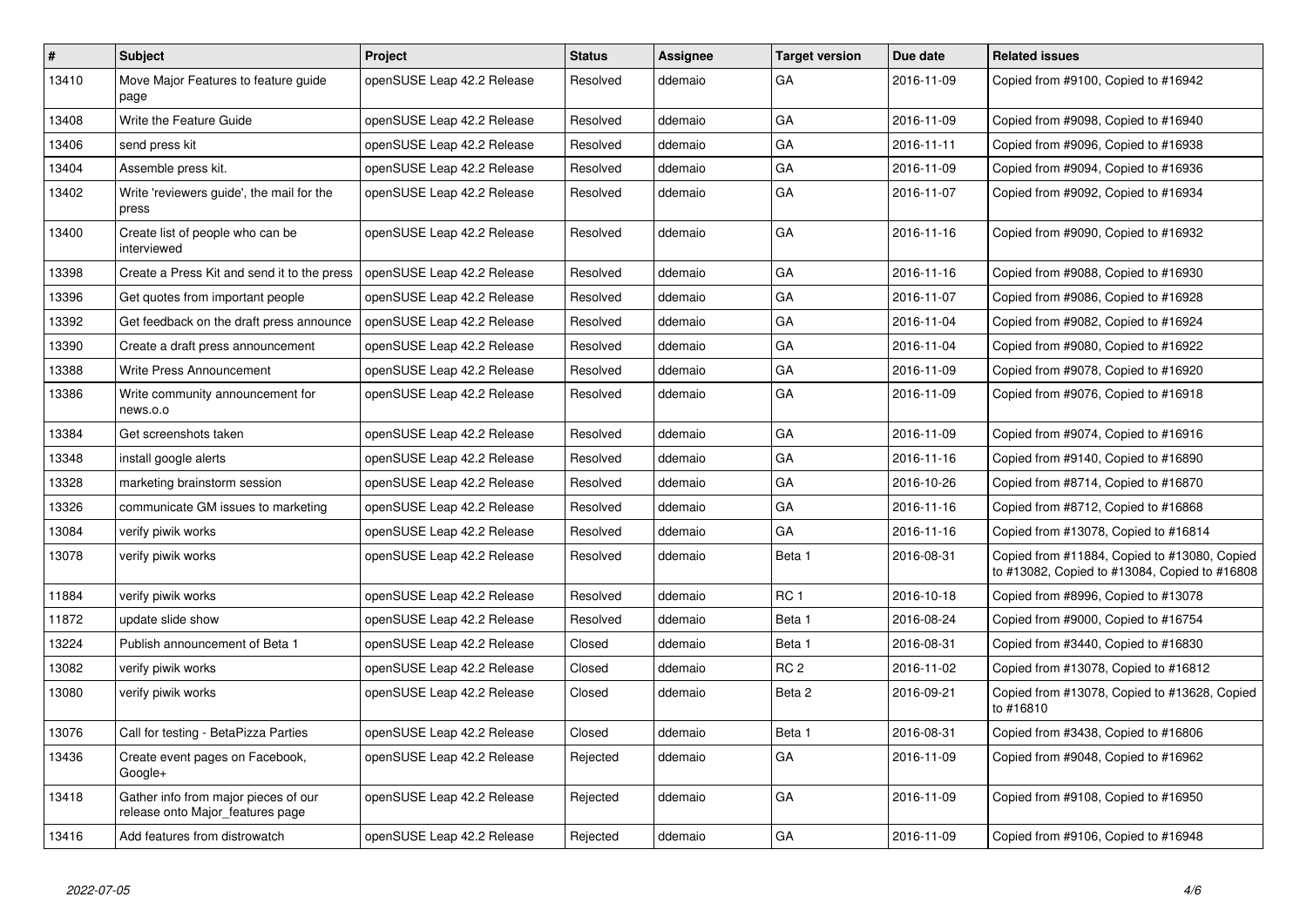| #     | <b>Subject</b>                                                            | Project                    | <b>Status</b> | <b>Assignee</b> | <b>Target version</b> | Due date   | <b>Related issues</b>                                                      |
|-------|---------------------------------------------------------------------------|----------------------------|---------------|-----------------|-----------------------|------------|----------------------------------------------------------------------------|
| 13394 | Let our PR Agencies have one last look at<br>the announcement             | openSUSE Leap 42.2 Release | Rejected      | ddemaio         | GА                    | 2016-11-09 | Copied from #9084, Copied to #16926                                        |
| 13344 | Publish an article asking people to help<br>promote the upcoming release. | openSUSE Leap 42.2 Release | Rejected      | ddemaio         | GА                    | 2016-09-29 | Copied from #9126, Copied to #16886                                        |
| 13254 | check which packages turned into a fork                                   | openSUSE Leap 42.2 Release | Resolved      | dimstar         | Beta 2                | 2016-09-13 | Copied to #16842                                                           |
| 13342 | Adapt http://mirrors.opensuse.org to list<br>the new release              | openSUSE Leap 42.2 Release | Resolved      | gschlotter      | GA                    | 2016-11-05 | Copied from #8772, Copied to #16884                                        |
| 13346 | Update the rsync modules to include new<br>ISO and repo                   | openSUSE Leap 42.2 Release | Closed        | gschlotter      | GA                    | 2016-11-14 | Copied from #9128, Copied to #16888                                        |
| 12412 | get uno openqa worker up and running                                      | openSUSE Leap 42.2 Release | Closed        | gschlotter      | Alpha 3               | 2016-07-12 |                                                                            |
| 11890 | make counter.o.o/link point to new portal                                 | openSUSE Leap 42.2 Release | Closed        | gschlotter      | RC <sub>1</sub>       | 2016-10-18 | Copied from #9004, Copied to #16772                                        |
| 11882 | get signed shim                                                           | openSUSE Leap 42.2 Release | Closed        | jsegitz         | Beta 2                | 2016-09-15 | Copied from #8988, Copied to #16764                                        |
| 14660 | submit translation packages                                               | openSUSE Leap 42.2 Release | Closed        | keichwa         | GM                    | 2016-11-08 | Copied from #14090, Copied to #17018                                       |
| 14090 | submit translation packages                                               | openSUSE Leap 42.2 Release | Closed        | keichwa         | RC <sub>2</sub>       | 2016-10-28 | Copied from #11900, Copied to #14660, Copied<br>to #17000                  |
| 13454 | submit translation packages                                               | openSUSE Leap 42.2 Release | Closed        | keichwa         | Beta 2                | 2016-09-16 | Copied from #13452, Copied to #13634, Copied<br>to #16974                  |
| 11900 | submit translation packages                                               | openSUSE Leap 42.2 Release | Closed        | keichwa         | RC <sub>1</sub>       | 2016-10-13 | Copied from #9170, Copied to #13452, Copied<br>to #14090, Copied to #16782 |
| 13364 | notify mirror admins                                                      | openSUSE Leap 42.2 Release | Resolved      | Inussel         | GA                    | 2016-11-11 | Copied from #9382, Copied to #16902                                        |
| 12362 | verify betaversion in product files                                       | openSUSE Leap 42.2 Release | Resolved      | Inussel         | Beta 1                | 2016-08-26 | Copied from #12360, Copied to #12364                                       |
| 12358 | verify betaversion in product files                                       | openSUSE Leap 42.2 Release | Resolved      | Inussel         | Alpha 2               | 2016-06-17 | Copied to #12360, Copied to #16790                                         |
| 14776 | notify studio team about GM                                               | openSUSE Leap 42.2 Release | Closed        | Inussel         | GA                    | 2016-11-14 | Copied to #17022                                                           |
| 14602 | release manager checklist GM                                              | openSUSE Leap 42.2 Release | Closed        | Inussel         | GM                    | 2016-11-16 | Copied from #14600, Copied to #17016                                       |
| 14600 | release manager checklist                                                 | openSUSE Leap 42.2 Release | Closed        | Inussel         | RC <sub>2</sub>       | 2016-11-02 | Copied from #14092, Copied to #14602, Copied<br>to #17014                  |
| 14232 | verify release counters for update                                        | openSUSE Leap 42.2 Release | Closed        | Inussel         | RC <sub>2</sub>       | 2016-10-20 | Copied to #17006                                                           |
| 14206 | openSUSE-EULAs up to date                                                 | openSUSE Leap 42.2 Release | Closed        | Inussel         | RC <sub>2</sub>       | 2016-11-06 | Copied to #17004                                                           |
| 14156 | send deadline reminder                                                    | openSUSE Leap 42.2 Release | Closed        | Inussel         | RC <sub>2</sub>       | 2016-10-25 | Copied from #14154                                                         |
| 14154 | send deadline reminder                                                    | openSUSE Leap 42.2 Release | Closed        | Inussel         | RC <sub>1</sub>       | 2016-10-11 | Copied from #13632, Copied to #14156                                       |
| 14092 | release manager checklist                                                 | openSUSE Leap 42.2 Release | Closed        | Inussel         | RC <sub>1</sub>       | 2016-10-18 | Copied to #14600                                                           |
| 13898 | fix symlink on openga.opensuse.org for<br>goldmaster DVD                  | openSUSE Leap 42.2 Release | Closed        | Inussel         | GM                    | 2016-11-14 | Copied to #16998                                                           |
| 13632 | send deadline reminder                                                    | openSUSE Leap 42.2 Release | Closed        | Inussel         | Beta 3                | 2016-09-26 | Copied from #13274, Copied to #14154                                       |
| 13626 | update roadmap                                                            | openSUSE Leap 42.2 Release | Closed        | Inussel         | Beta 3                | 2016-10-06 | Copied from #12786, Copied to #16988                                       |
| 13622 | verify betaversion in product files                                       | openSUSE Leap 42.2 Release | Closed        | Inussel         | Beta 3                | 2016-09-30 | Copied from #12364, Copied to #16984                                       |